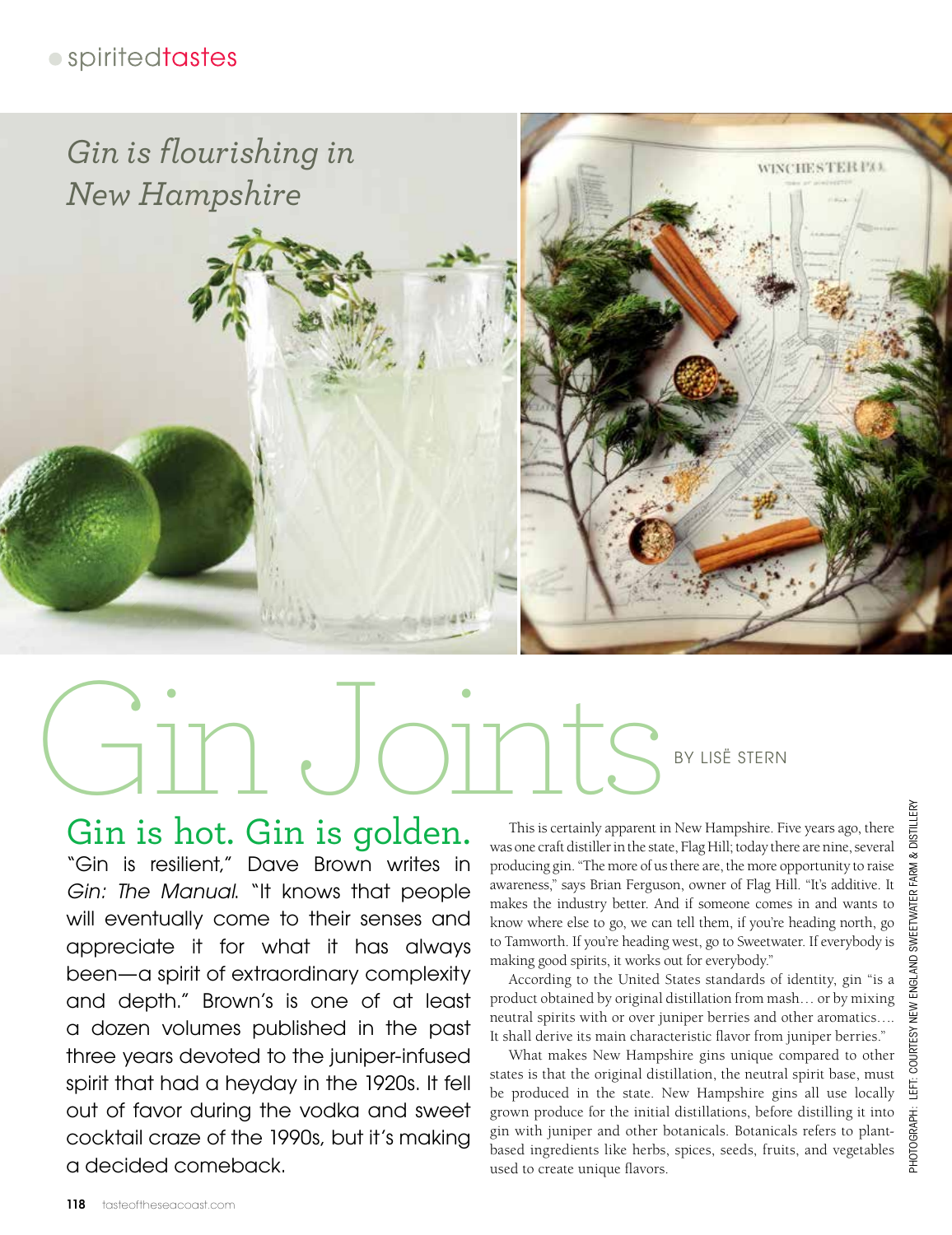These New Hampshire distilleries all have tasting rooms, so great local gin is only a few miles away.

#### Flag Hill

297 North River Road, Lee, N.H. 603-659-2949, *flaghill.com*

In 2004, Flag Hill Winery founders Frank and Linda Reinhold opened the first distillery in New Hampshire since Prohibition. In 2015, Brian Ferguson purchased it, after working there for a couple years. **Karner Blue Gin**, named for the New Hampshire state butterfly, is infused with the requisite juniper, plus eight other botanicals, including cardamom, lemon and orange peel, and cinnamon. "It took us about nine months to develop our gin," Ferguson says. "There's some alchemy to it, the way all the botanicals play with each other. We put a lot of focus on balance, instead of a punch in the mouth."

Flag Hill's gin starts with a neutral spirit they make from apples from Apple Hill Farm in Concord, New Hampshire. The resulting spirit, Ferguson says, "has a gentle buttery-ness. My favorite quote about fermentation is that it's the art of fruit rotting gracefully. I love that."

There are two methods of infusing the neutral alcohol with the botanicals that turn it into gin. With vapor distillation, the vapor of the distilling alcohol passes through essentially a teabag full of the botanicals; alternately, the botanicals are added directly to the liquid, then strained out. "Neither is better than the other," Ferguson says. "Tasting is perception based. I've done both and have better luck making a softer gin with direct maceration. Every fermentation, no matter how specific we are, is a little different. At the end of the day, it's a living creature that's going to do what it wants to do, and there's something fun about that."

#### New England Sweetwater Farm & Distillery

136 Main Street, Winchester, N.H. 603-852-8356, *newenglandsweetwater.com*

Boston residents Patti Moreno and Robert Spruill inherited a farm in Winchester, New Hampshire, in 2011. Both had a background



in film and media. Having the farm inspired a career change. "Both of us are into growing things and gardening," Moreno says. "We wanted to do something in the farming realm. Rob learned to distill from his grandfather in North Carolina." So, in 2015, New England Sweetwater Farm & Distillery was born.

Their business plan included Ashuelot Vodka, made from apples from their orchard and local russet potatoes. Gin was not part of their original plan, however, due to Spruill's teenaged "gincident" involving a stomach-churning over-consumption of Tanqueray. "It totally turned me off gin for the rest of my life," he says.

Then Moreno went for a walk on their property and made a discovery. "We had tons of juniper berries growing all over the place," she recalls. "'We have to make gin,' I told Rob. I really like gin; I love all the different flavors and things you can do with it."

"I've been married to the same woman for 20 years," Spruill says. "I generally do what I'm told. Patti's like, make a gin you like. I never considered that was possible." He started with their vodka, vapor-infusing it with their juniper berries and other botanicals, including angelica and orris root, medicinal plants good for digestive issues. "I figured we would put in stomach palliatives right from the start," Spruill says of Sweetwater's **Ashuelot Gin**. "It turned into this really delicious, unique gin, super light, super clean."

# It Started with a Cucumber

Gin had seen more popular days when Scottish spirits company William Grant & Sons introduced **Hendrick's Gin**  to the global bar scene in 2000. Brand Ambassador Mark Stoddard says, "When Hendrick's launched, nothing new had happened to gin. The flavor profile seemed dominated by juniper, which really turned off a lot of drinkers."

William Grant felt the gin category needed some revitalization. They brought in Steven Grasse, who later started Tamworth Distilling. "My main role was creating the brand," he says. "I wanted to have the garnish be cucumber, and that influenced the cucumber and roses. Gin is a very botanical garden experience, and cucumber seemed more relevant to me than the traditional lime."

William Grant's master distiller Lesley Gracie created a new kind of gin using two distillations—one with juniper and other botanicals, and the second with cucumbers and rose petals. Stoddard explains, "In order to retain that fresh green cucumber flavor, you can't use heat. Lesley discovered a way to distill cucumbers in a vacuum at near freezing. Hendrick's transcends the gin category. It brings in new people who think they don't like gin and has them become gin drinkers."

This in turn has opened the door for micro craft distilleries such as Tamworth, Flag Hill, and Sweetwater. Grasse predicts, "Hendrick's will become the global gin brand. Other big brands will fade away, and everything else will be local."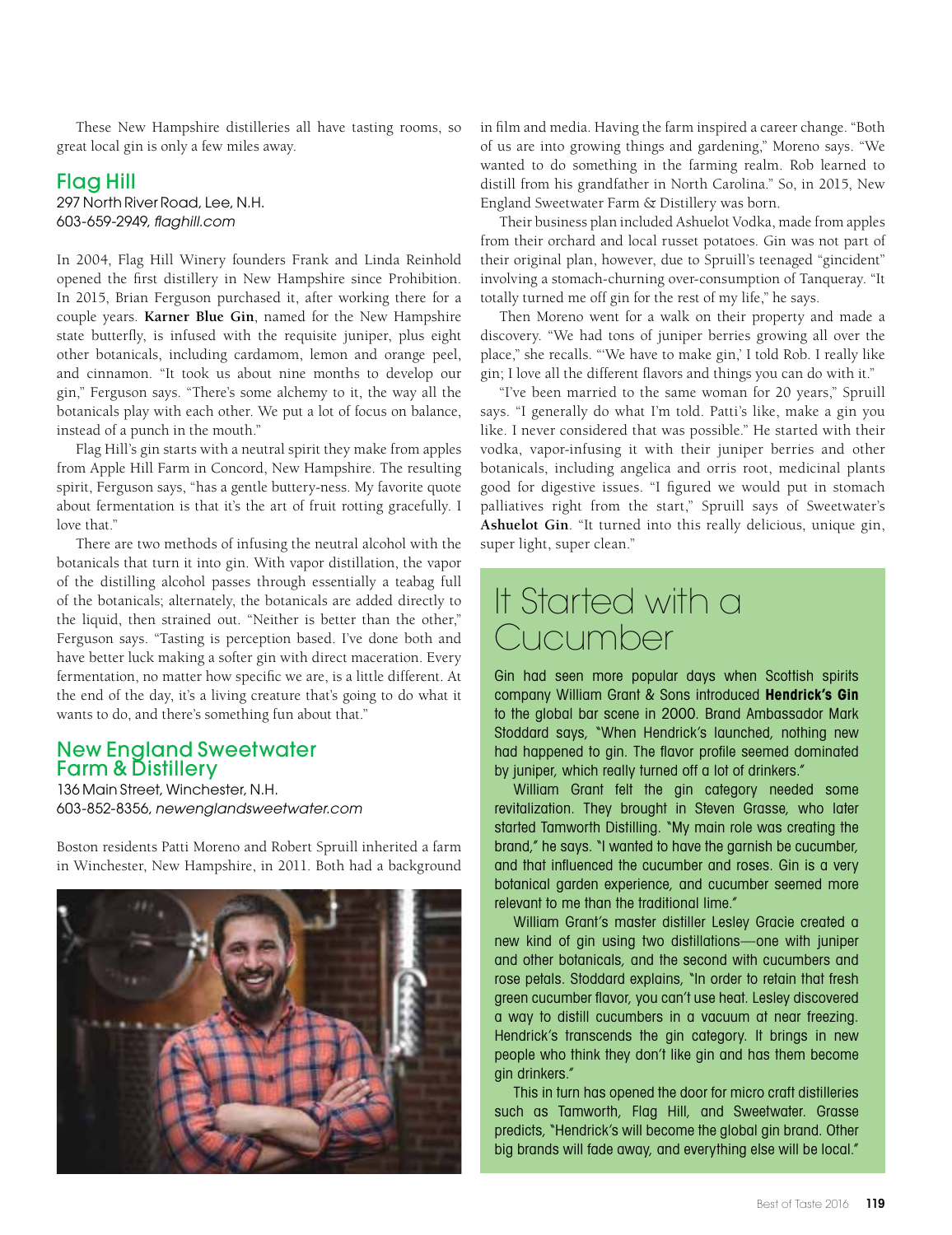#### Tamworth Distilling

15 Cleveland Hill Road, Tamworth, N.H. 603-323-7196, *tamworthdistilling.com*

Tamworth Distilling founder Steven Grasse knows his spirits. He created a rum, Sailor Jerry's, which he sold to Scotland's William Grant & Sons, who then hired him to launch their Hendrick's Gin (see sidebar, "It Started with a Cucumber," page 119). He's done global marketing for Guinness, Narragansett beer, Gallo wine, and others, and has written a book on early American libations, *Colonial Spirits*. He launched Art in the Age of Mechanical Reproduction to produce unusual spirits like beet root vodka.

Grasse picked the town of Tamworth, New Hampshire, to establish a distillery in 2015 "for the water, the natural foraged ingredients, and it's just flat-out beautiful." The Art in the Age line is now part of Tamworth. "I didn't want to contract to make anything anymore," Grasse says. "I want to take our experiments further. The money we earn from marketing and packaging people pays for the distillery. I've always had a reputation for pushing the envelope and being different."

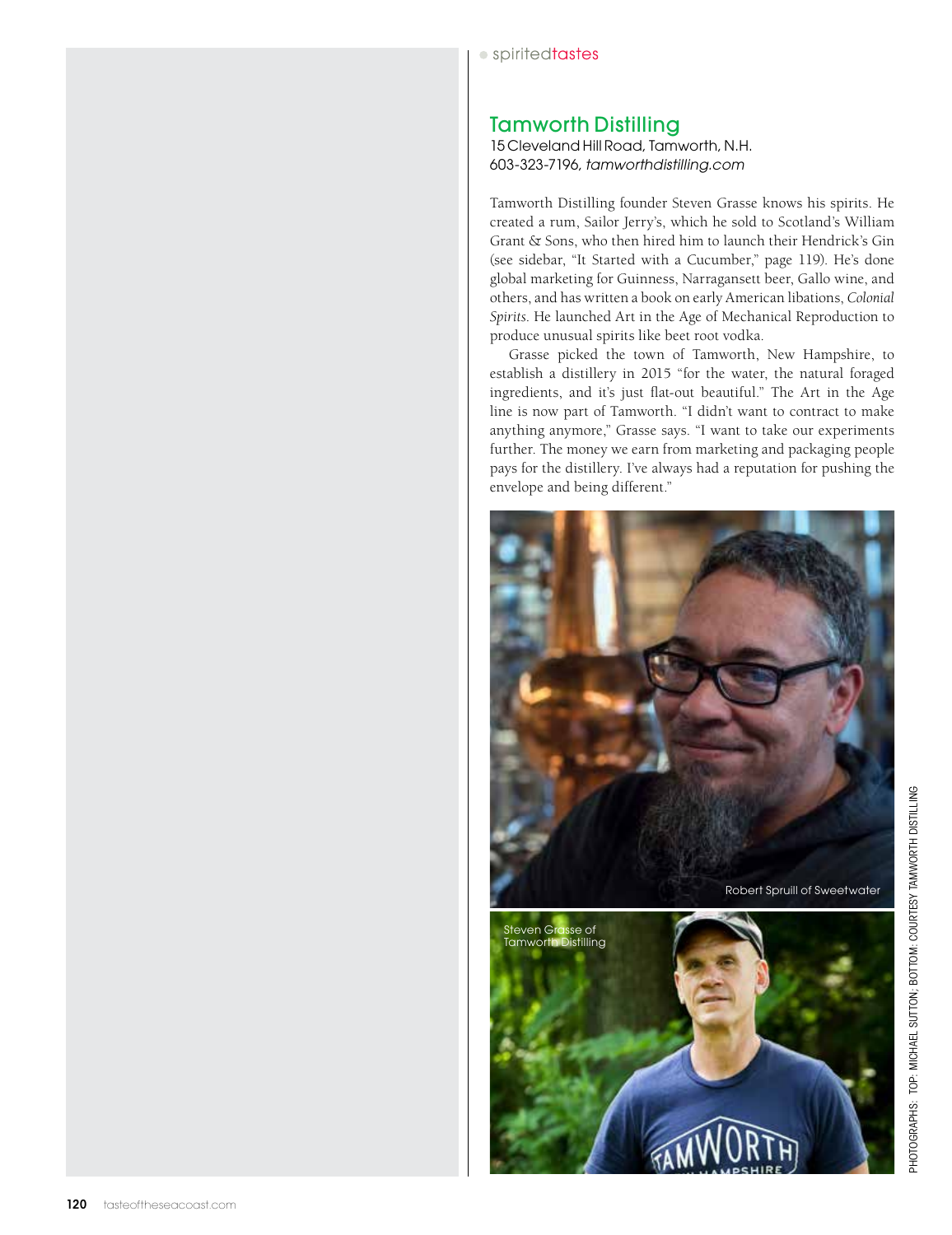To that end, Grasse hired Jamie Oakes as distiller, Matt Power as resident biochemist, and Charlene Hearn as botanist. "Because that's what distilling is," Grasse says. "They're alchemists." His brother, David Grasse, is general manager of the distillery. As for his role? "I'm the visionary owner, very involved in everything, to the point where I'm a pain in the ass to everyone."

Tamworth currently has two gins, bottled in hexagonal-sided bottles, reminiscent of a honeycomb. Pale gold **Tamworth Garden Apiary Gin** has a touch of honey and poplar buds and **Flora Gin**  includes clover, elderflower, geranium, and violets as its botanicals. Two more gins are in the works. "We wanted a facility where we could create new and interesting liquid profiles," Grasse says. "To boldly go where no distiller has gone before."  $\bullet$ 

# Recipes

## The Visionary

Serves 1 *Adapted from Tamworth Distilling.*

- 2 dashes absinthe ice
- 2 ounces Apiary Gin
- ¾ ounce dry vermouth
- ¼ ounce Green Chartreuse

Add absinthe to a martini glass. In a cocktail shaker, add ice and pour over gin, vermouth, and Chartreuse. Stir, pour into the martini glass, and serve.

### Strawberry Fields

Serves 1 *Adapted from Tamworth Distilling.*

- 2 ounces Flora Gin
- ½ ounce Aperol
- ¾ ounce strawberry-ginger shrub club soda freshly ground black pepper to taste ice

In a cocktail shaker, combine gin, Aperol, shrub, and pepper. Shake all ingredients and double strain into a Collins glass. Top with club soda, add ice, and serve.

## Ashuelot Gimlet

Serves 1

*Adapted from New England Sweetwater Farm & Distillery.*

4-inch sprig fresh rosemary

- ¾ ounce simple syrup
	- ice
- 2 ounces Ashuelot Gin
- ¾ ounce fresh lime juice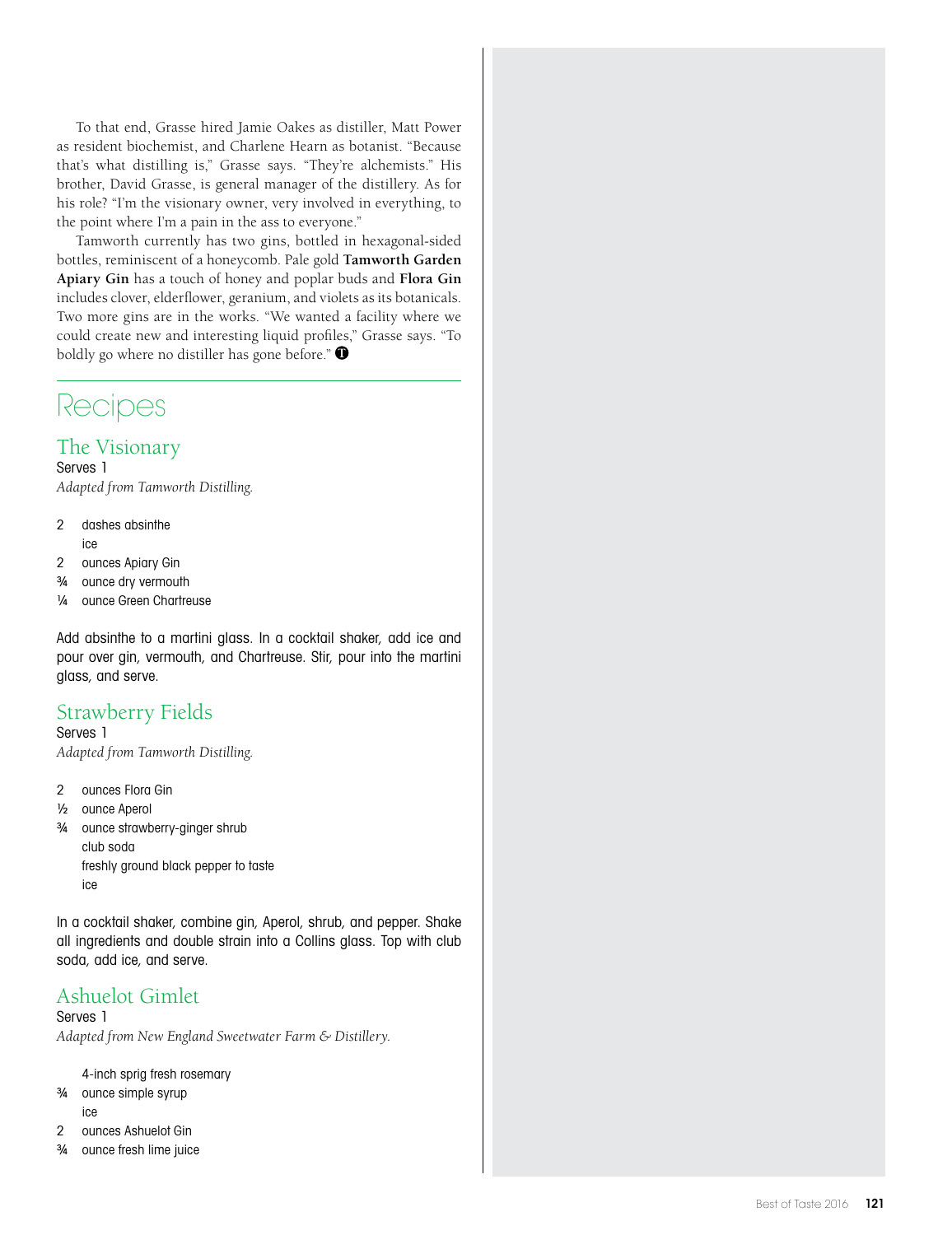

Muddle rosemary leaves and simple syrup in a cocktail shaker. Fill with ice and add the gin and lime juice. Shake vigorously, then strain into a martini glass and serve.

#### Negroni

Serves 1 *Adapted from Flag Hill.*

ice

- 1½ ounces Karner Blue Gin
- 1 ounce Lillet Blanc
- ¾ ounce Compari
- 1 strip orange zest

Add ice to a cocktail shaker. Pour in gin, Lillet Blanc, and Compari and stir for 30 seconds. Strain into a chilled cocktail glass. Squeeze orange zest over glass to express oils, then drop strip in drink and serve.





## Lady Ashuelot

Serves 1 *Adapted from New England Sweetwater Farm & Distillery.*

- 5 basil leaves
- 10 blueberries, divided
- ¾ ounce simple syrup ice
- 2 ounces Ashuelot Gin
- ¾ ounce fresh lime juice

In a cocktail shaker, muddle together basil leaves, 5 of the blueberries, and the simple syrup. Fill with ice and add the gin and lime juice. Shake vigorously, then strain into a martini glass. Thread blueberries on a toothpick to use for garnish and serve.

#### The Hendrick's Gin Cucumber Basil Smash Serves 1

*Adapted from Hendrick's Gin National Brand Ambassador.*

- 3 fresh basil leaves, plus additional for garnish
- 3 slices cucumber, plus additional for garnish
- ¾ ounce simple syrup
- 1½ ounces Hendrick's Gin
- ¾ ounce fresh lemon juice ice

In a cocktail shaker, muddle basil, cucumber, and simple syrup. Add gin, lemon juice, and ice. Shake well and fine strain into an iced double rocks glass. Garnish with basil and a cucumber slice and serve.